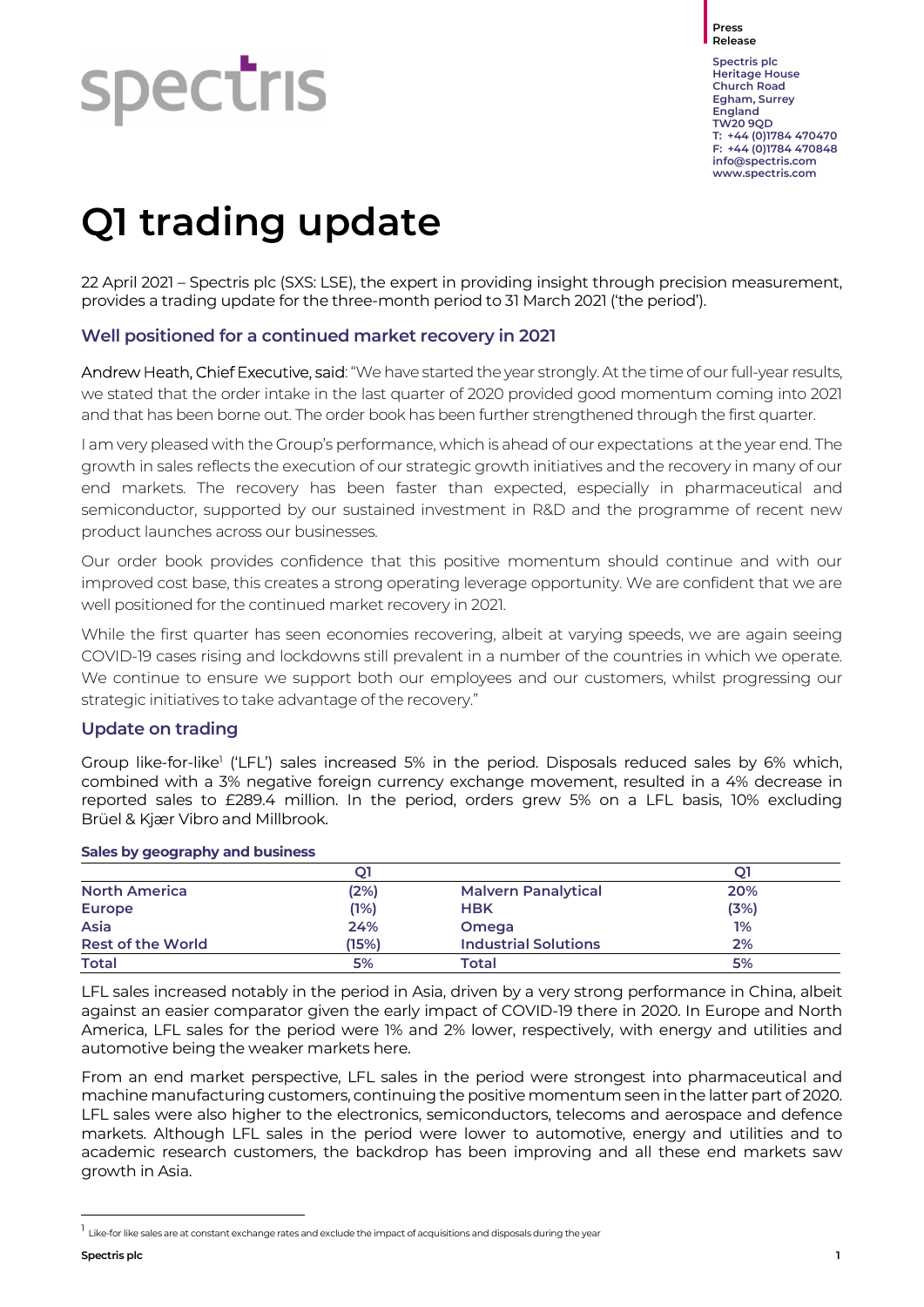Malvern Panalytical continued to see a strong recovery, posting a 20% increase in LFL sales, albeit reflecting an easier comparator given the 21% decline in the first quarter of 2020. They saw strong growth across all regions, particularly in Asia, driven by China. Equally, LFL sales to pharmaceutical customers were notably strong across all regions, with growth ahead of the market and good demand from bio-pharma customers for our new products such as the Zetasizer Advance and Amplify Analytics. Sales to academic research customers have started to recover, although remaining lower on a LFL basis versus 2020.

Reflecting its later cycle exposure and, therefore, a tougher comparator, LFL sales at HBK declined 3%, with growth in Asia offset by lower LFL sales in Europe and North America. Machine manufacturing continued to see strong growth, reflecting good onward demand in weighing technology, with growth also being achieved in aerospace and telecoms. LFL sales into the automotive industry were lower, although we are seeing this rate of decline ease. Despite the lower LFL sales, order momentum improved through the quarter with key wins including VI-grade NVH-simulators, sensor orders to the process and aerospace industries, strong software renewals, as well as our new eDrive and eGrid solutions with major OEMs.

At Omega, LFL sales were 1% higher, broadly flat in its main market, North America, with strong growth in Asia, especially China and South Korea. The strong recovery in Asia and an improving trend in North America has led to a good backlog going into the second quarter. In particular, we have seen a robust growth in demand for our temperature products which should underpin sales growth in the quarter.

Industrial Solutions saw a 2% LFL sales increase, with the divested businesses and the upstream/mining exposed business recording the larger declines. LFL sales were strongest into the semiconductor, electronics and pharmaceutical end markets reflecting the backlog coming into the year, market growth and some market share gains.

#### Cash, balance sheet and M&A

The Group continues to be highly cash generative. At the end of March, the Group had net cash of £334.8 million (£106.1 million at 31 December 2020), following the receipt of £212.7 million in cash from the divestments of Brüel & Kjær Vibro and Millbrook, and reflecting the ongoing spend on the £200 million share buyback programme. As of 21 April, the Group has bought back 816,014 shares for a total cost of £27.3 million.

Spectris has agreed with SCF Partners, a private equity investor group, for it to acquire ESG Solutions ('ESG'), via an existing company in its portfolio Deep Imaging Technologies, Inc., for a headline value of C\$4 million (£2.3 million). Given its end market exposure and smaller scale, Spectris had made the decision to divest ESG and this transaction is the fourth in the Group's portfolio simplification programme. SCF Partners has extensive background of investing in companies in the energy service sector and, more recently, the mining sector, and plans to build on the portfolio of technologies developed by ESG. The transaction is expected to close in the second quarter of 2021.

As disclosed in its full year results, Spectris acquired a minority holding in a US-listed entity in support of a potential acquisition opportunity. The merger has now completed and in April, we received \$52.65 million (£38.15 million) in cash in exchange for the holding, which originally cost \$19.8 million. Activities to establish the Spectris Foundation using part of this gain are well underway.

In relation to the acquisition of Concurrent Real-Time, the Group remains on track for the transaction to complete in the second quarter.

#### Conference call

A conference call for analysts and investors will be hosted by Andrew Heath, Chief Executive, and Derek Harding, Chief Financial Officer, at 08.00 today to discuss this statement.

To access the call, please dial +44 (0) 33 300 0804, toll free 0800 358 9473 – Pin code: 41300292#. Or for replay, please dial +44 (0) 333 300 0819, toll free 0800 358 2049 – Pin code: 301338811#.

Spectris will publish its half-year results for the six months ending 30 June 2021 on 29 July 2021.

For and on behalf of Spectris plc

LEI Number: 213800Z4CO2CZO3M3T10